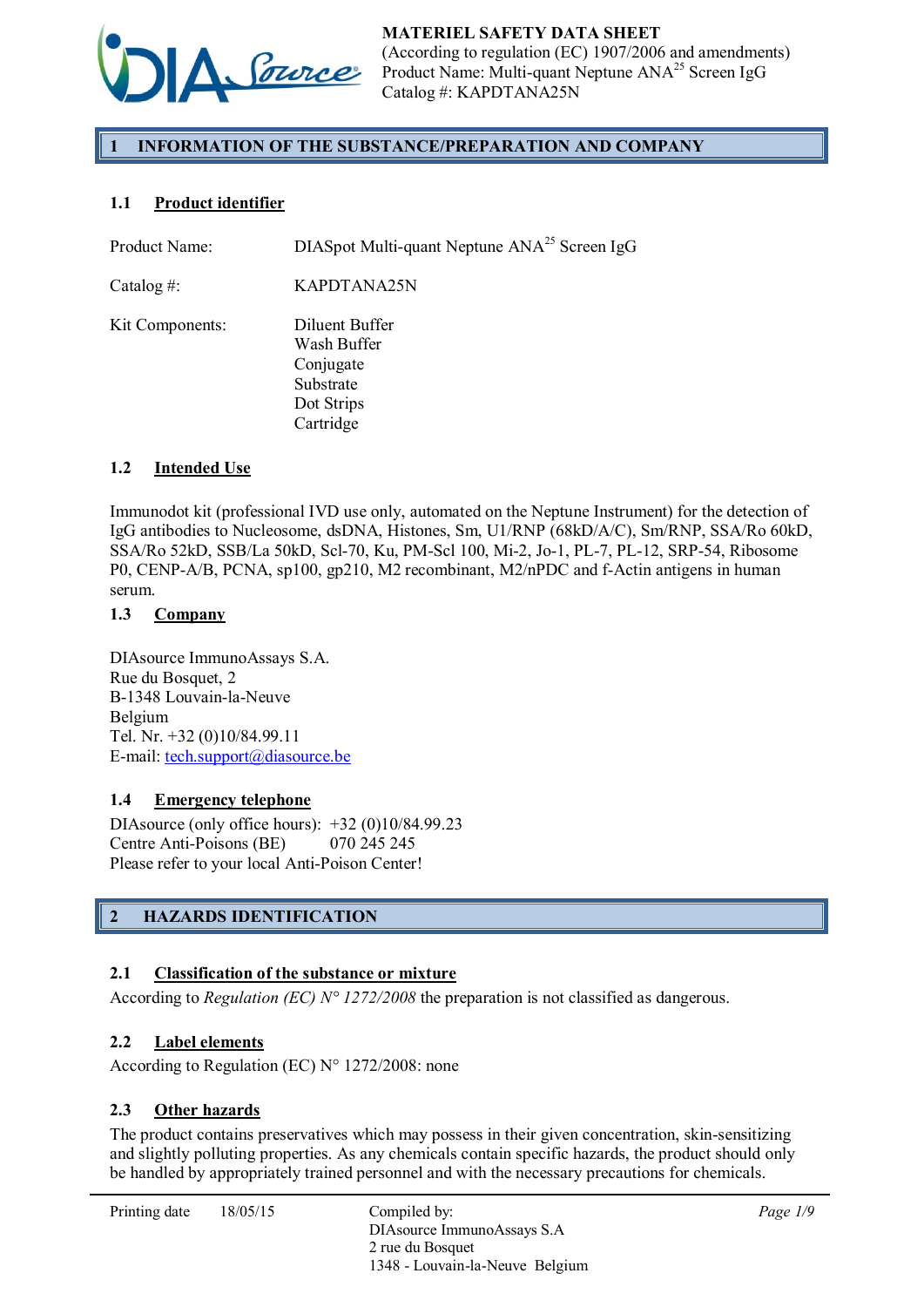

# MATERIEL SAFETY DATA SHEET

(According to regulation (EC) 1907/2006 and amendments) Product Name: Multi-quant Neptune ANA<sup>25</sup> Screen IgG Catalog #: KAPDTANA25N

# 3 COMPOSITION/INFORMATION ON INGREDIENTS

### 3.1 Substances

N/A (see hereunder: mixture)

### 3.2 Mixtures

| <b>Abbreviation Substance</b>   |                                                                                |                    | Abbreviation      | <b>Substance</b>                           |
|---------------------------------|--------------------------------------------------------------------------------|--------------------|-------------------|--------------------------------------------|
| AP<br><b>BCIP</b><br><b>MIT</b> | Alkaline Phosphatase<br>Bromo-Chloro-Indolyl-Phosphate<br>MethylIsoThiazolones |                    | NBT<br><b>TBS</b> | NitroBlueTetrazolium<br>Tris Buffer Saline |
| <b>Contents</b>                 | <b>Quantity</b>                                                                | <b>Ingredients</b> |                   |                                            |

| Сопспе             | Vuanuty                        | mgrunum                                                                       |
|--------------------|--------------------------------|-------------------------------------------------------------------------------|
| 1. Cartridge       |                                | 24 units having each 7 compartments (Position I to VII); sealed, containing:  |
| Sample Buffer      | Position I, $1 \times 1.4$ mL  | TBS, Sodium Chloride, Tween 20, Dye, MIT, antifoam                            |
| DIL.<br><b>BUF</b> | (yellow)                       | emulsion                                                                      |
| Wash Buffer        | Position II, III, IV, VI,      | TBS, Sodium Chloride, Tween 20, MIT, antifoam emulsion                        |
| WASH SOLN CONC     | $1 \times 1.4$ mL (colourless) |                                                                               |
| Conjugate          | Position V, $1 \times 1.4$ mL  | TBS, Sodium Chloride, Potassium Chloride, Magnesium                           |
| AP<br>Ab           | (red)                          | Chloride, Goat anti-human IgG/AP, Dye, MIT, antifoam                          |
|                    |                                | emulsion                                                                      |
| Substrate          | Position VII, $1 \times 1,4$   | TBS, Magnesium Chloride, BCIP, NBT, NBT stabilizer,                           |
| <b>SUB</b>         | mL (pale yellow)               | Sodium Azide ( $\text{NaN}_3$ ), antifoam emulsion                            |
| 2. Strips          |                                | $3x8$ units on plastic supports, breakable individually; sealed               |
| Membrane           | Coated with microdots          | Membrane-coated with purified antigens:                                       |
| Strip              | in triplicate format:          | Nucleosome (purified from bovine thymus chromatin),                           |
| <b>STRIP</b>       | - 1 raw of Sample              | dsDNA (purified from bovine thymus), Histones (purified                       |
|                    | Control                        | from bovine thymus), Sm (purified from bovine thymus),                        |
|                    | - 25 raws of antigens          | U1/RNP (68kD/A/C) (recombinant, human), Sm/RNP                                |
|                    | raw of Blank                   | from<br>bovine<br><b>SSA/Ro</b><br>60 <sub>kD</sub><br>(purified)<br>thymus), |
|                    | Control                        | (recombinant,<br>human), SSA/Ro 52kD (recombinant,                            |
|                    | - 5 raws of Calibration        | human), SSB/La 50kD (recombinant, human), Scl-70                              |
|                    | curve                          | (recombinant, human), Ku (recombinant, human), PM-Scl                         |
|                    | - 3 raws of Conjugate          | 100 (recombinant, human), Mi-2 (recombinant, human),                          |
|                    | Controls                       | Jo-1 (recombinant, human), PL-7 (recombinant, human),                         |
|                    | - 3 raws of Substrate          | PL-12 (recombinant, human), SRP-54 (recombinant,                              |
|                    | Controls                       | human), Ribosome P0 (recombinant, human), CENP-A/B                            |
|                    | $-1$ raw of<br>Sample          | (recombinant, human), <b>PCNA</b> (recombinant, human),                       |
|                    | Control                        | sp100 (recombinant, human), gp210 (recombinant, human),                       |
|                    |                                | M2 (recombinant, human), M2/nPDC (purified, from                              |
|                    |                                | bovine heart) and <b>f-Actin</b> (purified, from rabbit skeletal              |
|                    |                                | muscle) antigens.                                                             |

#### Hazardous Substances and their concentrations

The Hazard Classification listed in this section refers to the chemical at *a pure concentration*. It has been determined that the remaining ingredient(s) of these components are not classified as hazardous chemicals due to their physical and/or chemical nature and/or concentration in solution (see concentration here in the table).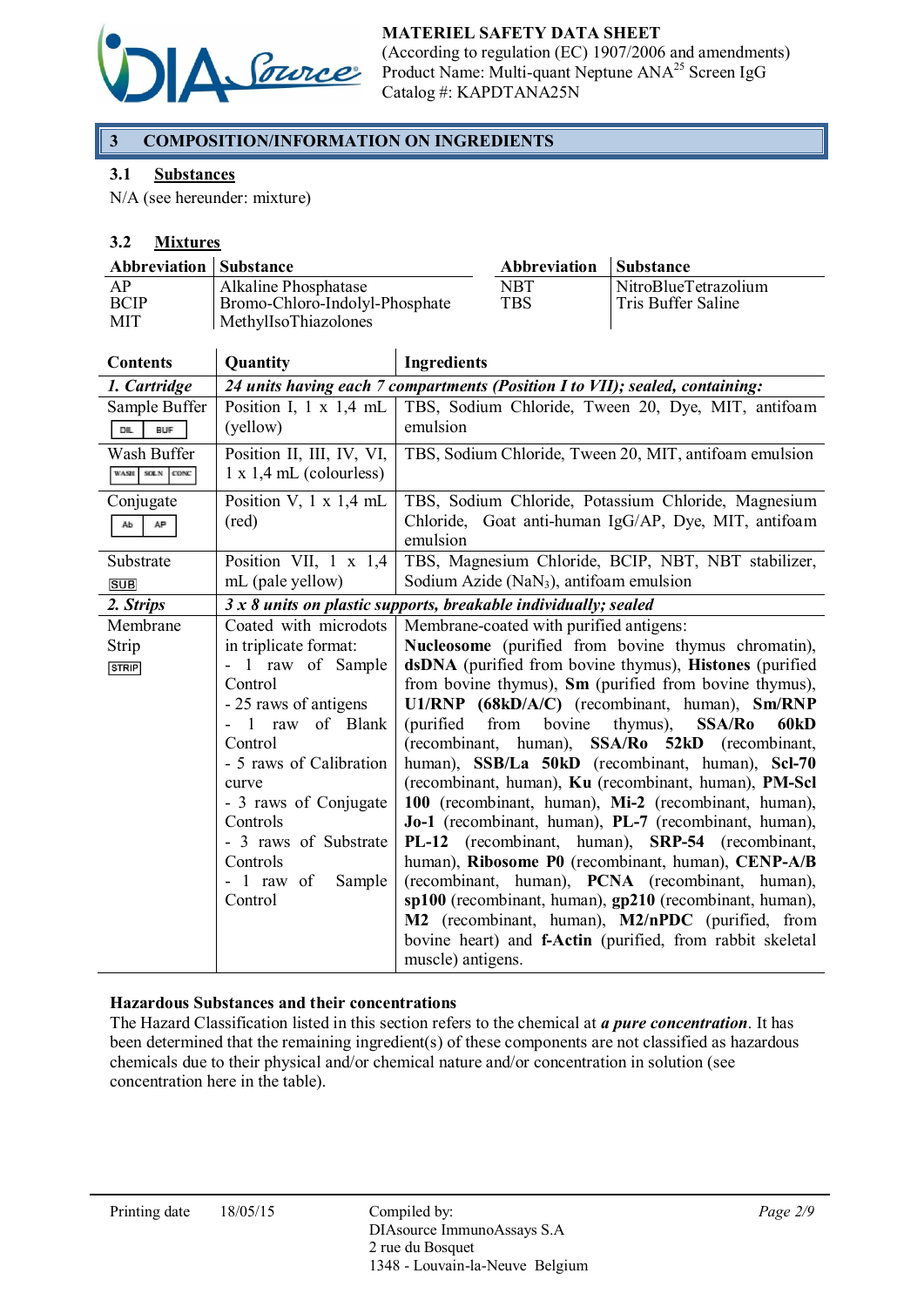

MATERIEL SAFETY DATA SHEET (According to regulation (EC) 1907/2006 and amendments)

Product Name: Multi-quant Neptune ANA<sup>25</sup> Screen IgG Catalog #: KAPDTANA25N

| Name       | <b>CAS</b> | <b>EINECS</b><br>Concentration<br>in mixture |               | <b>Classification (in concentrated form)</b><br>according to Regulation |                                                                                    |  |
|------------|------------|----------------------------------------------|---------------|-------------------------------------------------------------------------|------------------------------------------------------------------------------------|--|
|            |            |                                              |               | 1999-45/EC                                                              | EC 1272/2008                                                                       |  |
|            |            |                                              |               | Significance<br><b>R</b> Phrases                                        | Significance<br><b>H</b> Phrases                                                   |  |
| <b>MIT</b> | 55965-84-9 |                                              | $< 0.0015 \%$ | T<br>$R23/24/25$ ;<br>R34; R43                                          | Acute tox. 3<br>H331, H311, H301<br>Skin Corr. 1B.<br>H314<br>Skin Sens. 1<br>H317 |  |
|            |            |                                              |               | N<br>R50/53                                                             | Aquatic acute $1$ ;<br>Aquatic chronic 1<br>H410                                   |  |

*Annex VI to Regulation (EC) No 1272/2008: Index N°: 613-167-00-5*

| <b>Name</b>         | <b>CAS</b> | <b>EINECS</b> | <b>Concentration</b><br>in mixture | <b>Classification (in concentrated form)</b><br>according to Regulation |                                  |
|---------------------|------------|---------------|------------------------------------|-------------------------------------------------------------------------|----------------------------------|
|                     |            |               |                                    | 1999-45/EC                                                              | EC 1272/2008                     |
|                     |            |               |                                    | Significance<br><b>R</b> Phrases                                        | Significance<br><b>H</b> Phrases |
| <b>NBT</b>          | 298-83-9   | 206-067-4     | ${}< 0.01\%$                       | Xn (Nocif)                                                              | Acute tox. 4                     |
|                     |            |               |                                    | R20/R22                                                                 | H <sub>3</sub> 02                |
| <b>Name</b>         | <b>CAS</b> | <b>EINECS</b> | <b>Concentration</b><br>in mixture | <b>Classification (in concentrated form)</b><br>according to Regulation |                                  |
|                     |            |               |                                    | 1999-45/EC                                                              | EC 1272/2008                     |
|                     |            |               |                                    | Significance<br><b>R</b> Phrases                                        | Significance<br><b>H</b> Phrases |
| <b>Sodium Azide</b> | 26628-22-8 | 247-852-1     | $< 0.1 \%$                         | $T+$<br>R <sub>28</sub> ; R <sub>32</sub>                               | Acute tox. 2<br>H <sub>300</sub> |
|                     |            |               |                                    | N<br>R <sub>50</sub> /53                                                | Aquatic acute 1<br>H400          |

*Annex VI to Regulation (EC) No 1272/2008: Index Number: 011-004-00-7*

Abbreviations and significances:

CAS: Chemical Abstract Service (division of the American Chemical Society)<br>EINECS: European Inventory of Existing Commercial Chemical Substance European Inventory of Existing Commercial Chemical Substances

| N: dangerous for the | $T+$ : very<br>T:toxic | Xn:harmful |
|----------------------|------------------------|------------|
|                      |                        |            |

Information on significance of R and H Phrases: see Section16

| <b>FIRST AID MEASURES</b><br>$\overline{\mathbf{4}}$ |                                                                  |                                                                                                                                                                                                                                                           |  |
|------------------------------------------------------|------------------------------------------------------------------|-----------------------------------------------------------------------------------------------------------------------------------------------------------------------------------------------------------------------------------------------------------|--|
|                                                      | <b>SYMPTOMS</b>                                                  | <b>FIRST AID</b>                                                                                                                                                                                                                                          |  |
| <b>Contact with eyes:</b>                            | Irritation. Tears                                                | Immediately flush eyes thoroughly with water.                                                                                                                                                                                                             |  |
| Contact with skin:                                   | Irritation                                                       | Immediately wash skin with soap and large                                                                                                                                                                                                                 |  |
|                                                      |                                                                  | volume of water.                                                                                                                                                                                                                                          |  |
| <b>Ingestion:</b>                                    | It is recommended to avoid<br>ingestion and contact with<br>food | If swallowed, wash out mouth with water<br>provided the person is conscious; seek medical<br>advice (showing this document when<br>possible). Never give anything by mouth to an<br>unconscious person; never try to make an<br>unconscious person vomit. |  |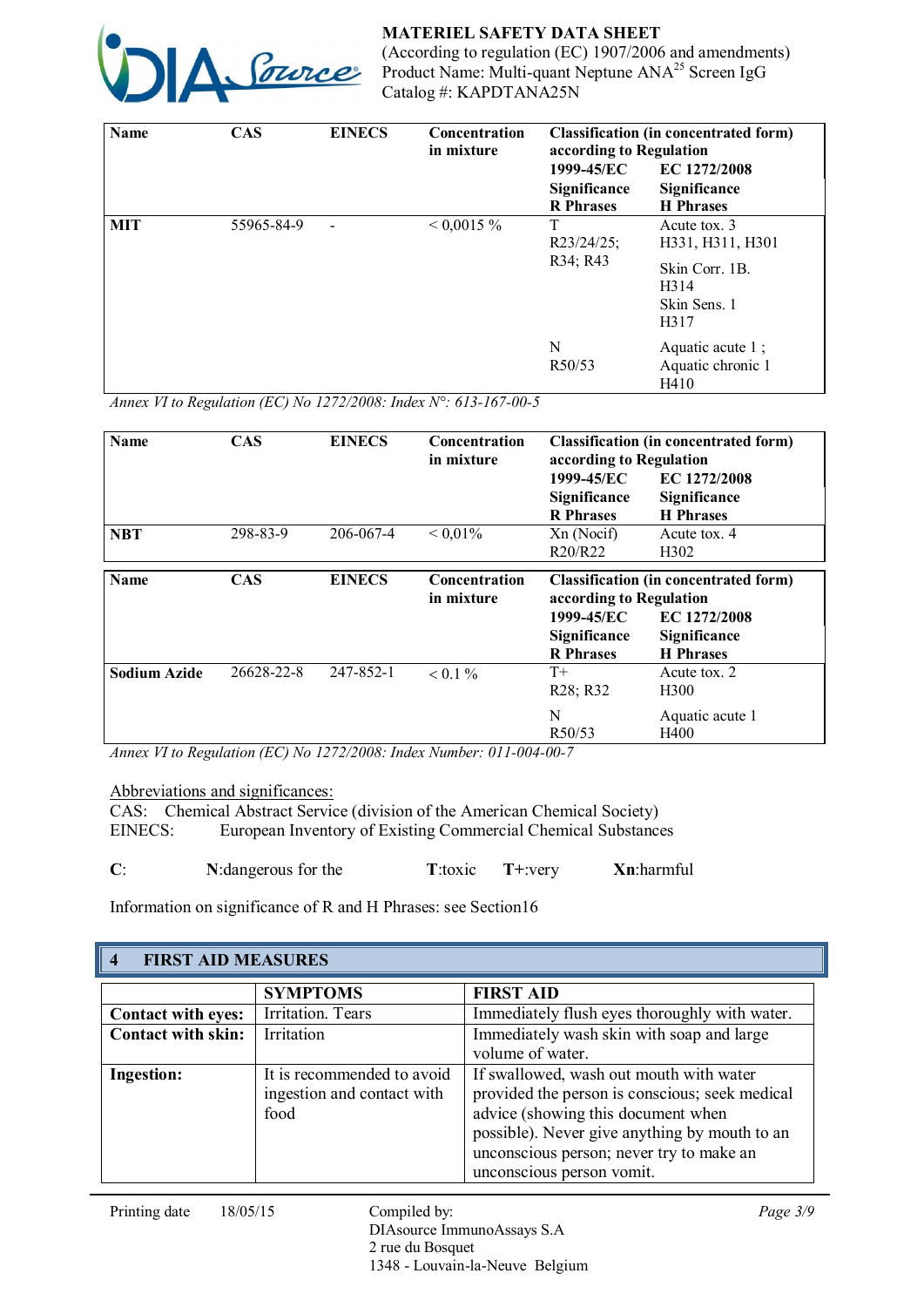

#### MATERIEL SAFETY DATA SHEET (According to regulation (EC) 1907/2006 and amendments) Product Name: Multi-quant Neptune ANA<sup>25</sup> Screen IgG Catalog #: KAPDTANA25N

| <b>FIRE FIGHTING MEASURES</b> |                                                                                                                                                                               |  |
|-------------------------------|-------------------------------------------------------------------------------------------------------------------------------------------------------------------------------|--|
| <b>Flammability:</b>          | Liquid reagents contained in the kit are not flammable.<br>Combustion of cardboard inserts inside the kit and the outer cardboard box of<br>the kit may produce intense heat. |  |
| <b>Extinguishing</b>          | Water, carbon dioxide, dry chemical powder or polymer foam.                                                                                                                   |  |
| <b>Media:</b>                 | Use extinguishing media appropriate to surrounding fire conditions.                                                                                                           |  |
| <b>Special Fire</b>           | For fires involving this material, do not enter any enclosed or confined fire                                                                                                 |  |
| Fighting                      | space without proper protective equipment. This may include self-contained                                                                                                    |  |
| <b>Procedures:</b>            | breathing apparatus to protect against the hazardous effects of the normal                                                                                                    |  |
|                               | products of combustion or oxygen deficiency.                                                                                                                                  |  |

# 6 ACCIDENTAL RELEASE MEASURES

# 6.1 Personal Precautions

Always observe GLP (Good Laboratory Practice) safety lines. To avoid contact with skin and eyes wear appropriate protective clothing. Do not swallow, do not pipette by mouth.

# 6.2 Environmental Precautions

Avoid flushing away in drains; keep away from surface- and ground-water; keep away from soil.

# 6.3 Methods and material for containment and cleaning up

Sweep up and collect in appropriate containers for waste disposal; clean the floor and all other contaminated objects with water.

# 6.4 Reference to other sections

N/A

# 7 HANDLING AND STORAGE

# 7.1 Precautions for safe handling

Always observe GLP (Good Laboratory Practice) safety lines. Wear appropriate protective clothing (refer to point 8.2). Wash hands and any other exposed zones with water and mild soap before eating, drinking, smoking and leaving workplace. Check the local and general ventilation of the workplace. Take any measures to prevent aerosol and dust generation and fire. Dispose of the waste according to safety measures of GLP.

# 7.2 Conditions for safe storage, including any incompatibilities

Always store the product according to instructions given on the label. Always observe given temperature and humidity limit/range.

# 7.3 Specific end use(s)

N/A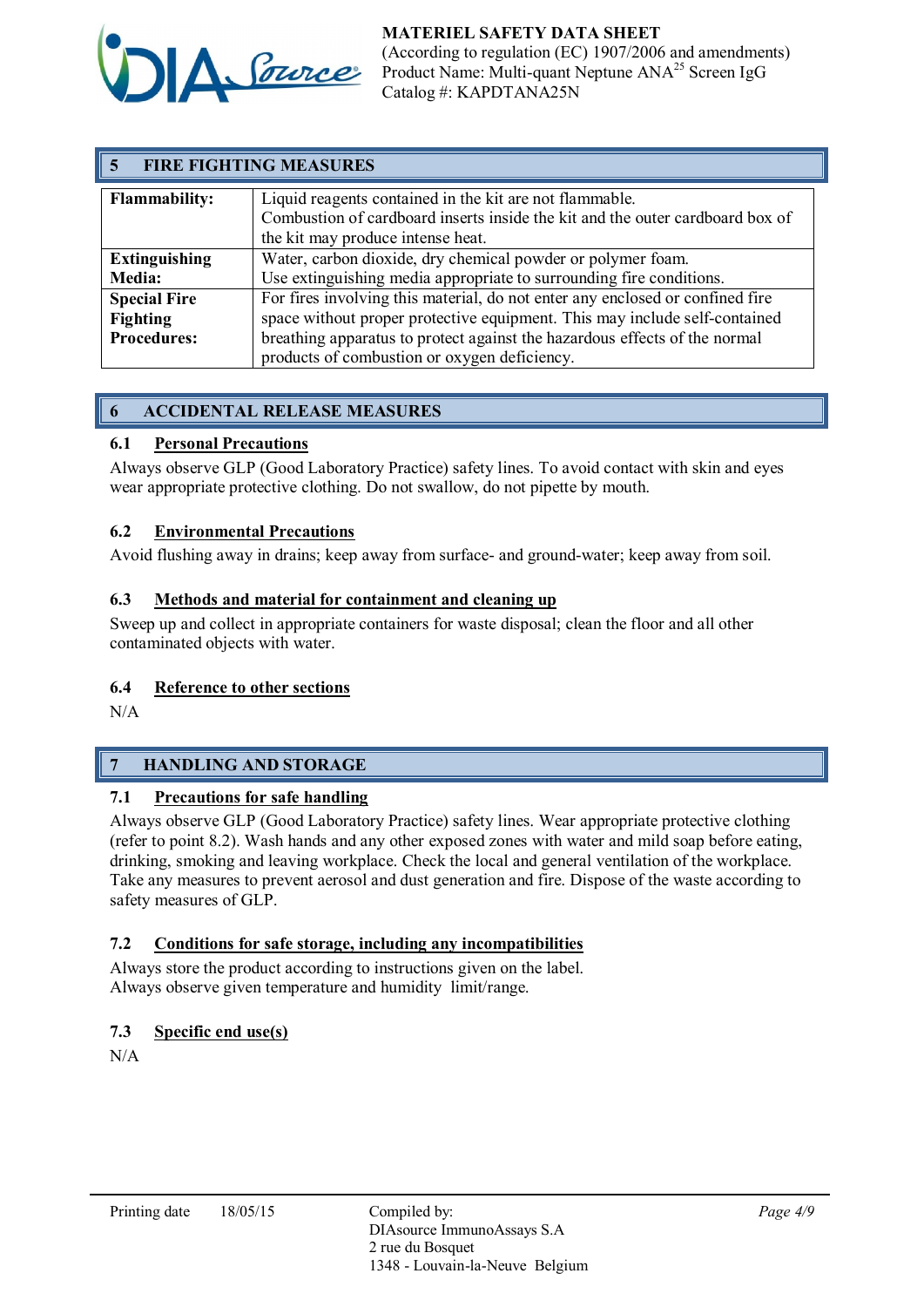

# 8 EXPOSURE CONTROLS/PERSONAL PROTECTION

#### 8.1 Control parameters

| <b>Name</b>  | Comment                                                        |
|--------------|----------------------------------------------------------------|
| <b>MIT</b>   | Contains no substances with occupational exposure limit values |
| <b>NBT</b>   | Contains no substances with occupational exposure limit values |
| Sodium Azide | TWA value $0.1 \text{ mg/m}^3$ (in EU)                         |

#### 8.2 Exposure controls

| <b>Respiratory protection:</b> | None                               |
|--------------------------------|------------------------------------|
| <b>Gloves:</b>                 | Laboratory nitrile or latex gloves |
| Eve protection:                | Goggles                            |
| <b>Skin protection</b>         | Laboratory coat                    |

# 9 PHYSICAL AND CHEMICAL PROPERTIES

#### 9.1 Information on basic physical and chemical properties

|                                                         | <b>Kit Reagent</b>               |                                      |                               |                                      |
|---------------------------------------------------------|----------------------------------|--------------------------------------|-------------------------------|--------------------------------------|
|                                                         | <b>DIL</b><br><b>BUF</b>         | <b>WASH</b><br>SOLN<br>CONC.         | Ab<br>AP                      | <b>SUB</b>                           |
| Appearance:                                             | Liquid reagent<br>Colour: yellow | Liquid reagent<br>Colour: colourless | Liquid reagent<br>Colour: red | Liquid reagent<br>Colour:pale yellow |
| Odour:                                                  | Negligible                       | Negligible                           | Negligible                    | Negligible                           |
| <b>Odour threshold:</b>                                 | Not given                        | Not given                            | Not given                     | Not given                            |
| pH value:                                               | Not given                        | Not given                            | Not given                     | Not given                            |
| Melting point/freezing point:                           | Not given                        | Not given                            | Not given                     | Not given                            |
| Initial boiling point and boiling range:                | Not given                        | Not given                            | Not given                     | Not given                            |
| <b>Flash point:</b>                                     | N/A                              | N/A                                  | N/A                           | N/A                                  |
| <b>Evaporation rate:</b>                                | N/A                              | N/A                                  | N/A                           | N/A                                  |
| <b>Flammability:</b>                                    | N/A                              | N/A                                  | N/A                           | N/A                                  |
| <b>Upper/lower flammability or</b><br>explosive limits: | Not explosive                    | Not explosive                        | Not explosive                 | Not explosive                        |
| Vapour pressure:                                        | Not given                        | Not given                            | Not given                     | Not given                            |
| Vapour density:                                         | Not given                        | Not given                            | Not given                     | Not given                            |
| <b>Relative density:</b>                                | Not given                        | Not given                            | Not given                     | Not given                            |
| Solubility:                                             | Completely soluble               | Completely soluble                   | Completely soluble            | Completely soluble                   |
| <b>Partition coefficient</b><br>n-octanol/water:        | Not given                        | Not given                            | Not given                     | Not given                            |
| <b>Auto-ignition temperature:</b>                       | Not given                        | Not given                            | Not given                     | $\overline{\text{Not}}$ given        |
| <b>Decomposition temperature:</b>                       | Not given                        | Not given                            | Not given                     | Not given                            |
| Viscosity:                                              | Not given                        | Not given                            | Not given                     | Not given                            |
| <b>Explosive properties:</b>                            | Not explosive                    | Not explosive                        | Not explosive                 | Not explosive                        |
| <b>Oxidizing properties:</b>                            | Not given                        | Not given                            | Not given                     | Not given                            |

#### 9.2 Other information

N/A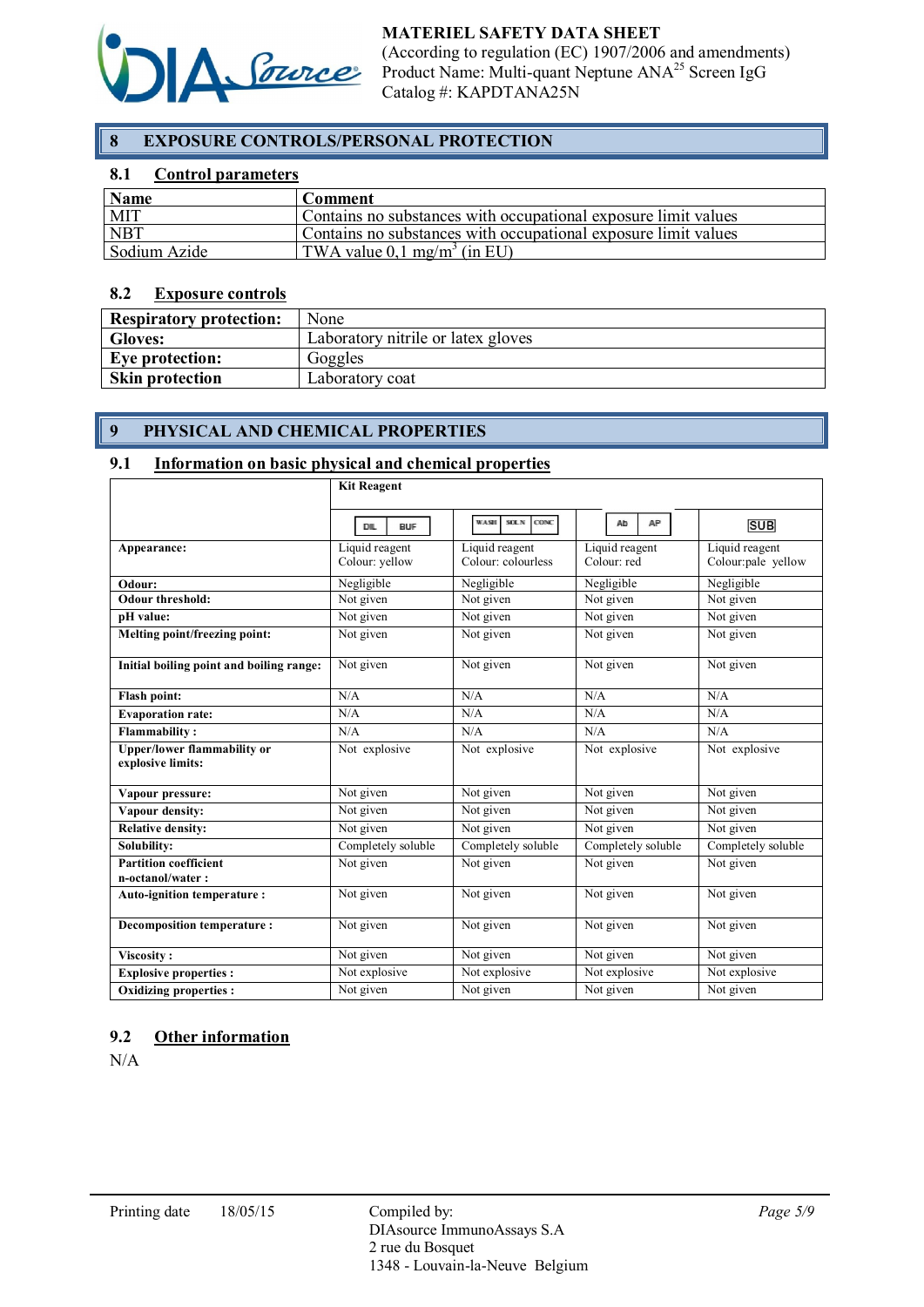

MATERIEL SAFETY DATA SHEET (According to regulation (EC) 1907/2006 and amendments) Product Name: Multi-quant Neptune ANA<sup>25</sup> Screen IgG Catalog #: KAPDTANA25N

# 10 STABILITY AND REACTIVITY

# 10.1 Reactivity

Particular dangerous reactions not known

# 10.2 Chemical stability

Materials to avoid: None.

Chemical stability: If storage conditions and expiry date are correctly observed, the mixture / product components are chemically stable.

# 10.3 Possibility of hazardous reactions

Sodium Azide (in high concentrations) reacts with heavy metals such as copper or lead and forms explosive compounds.

# 10.4 Conditions to avoid

Avoid inappropriate storage (temperature, humidity, light, etc). Avoid inappropriate use.

#### 10.5 Incompatible materials

Acids, alkalis and solvents may adversely affect the functionality of the mixtures / product components.

#### 10.6 Hazardous decomposition products

Under appropriate storage conditions and correct handling of the mixtures / product components, hazardous decomposition products are not known.

Combustion of cardboard inserts inside the kit and of the outer cardboard box of the kit does not liberate toxic gas (only carbon dioxide and water vapour).

# 11 TOXICOLOGICAL INFORMATION

# 11.1 Information on toxicological effects

| <b>Acute toxicity</b> |                          |                          |                          |
|-----------------------|--------------------------|--------------------------|--------------------------|
| Ingredient            | <b>Measured quantity</b> | Value                    | <b>Species</b>           |
| <b>MIT</b>            | $LD_{50}$ (oral)         | $\overline{\phantom{0}}$ | $\overline{\phantom{0}}$ |
| <b>NBT</b>            | $LD_{50}$ (oral)         | $2000 \text{ mg/kg}$     | Mouse                    |
| Sodium Azide          | $LD_{50}$ (oral)         | $27 \text{ mg/kg}$       | Rat                      |

*LD50 test: Lethal dose for 50% of the population of test animals*

#### Other health effects

| Ingredient   | <b>Irritation and</b><br>corrosivity                              | <b>Sensitization</b> | CMR               |
|--------------|-------------------------------------------------------------------|----------------------|-------------------|
| MIT          | No data available                                                 | No data available    | No data available |
| NBT          | No data available                                                 | No data available    | No data available |
| Sodium Azide | No data available                                                 | No data available    | No data available |
|              | $CMB$ is the same of the same of $\alpha$ is the same of $\alpha$ |                      |                   |

*CMR: carcinogenic, mutagenic or toxic for reproduction*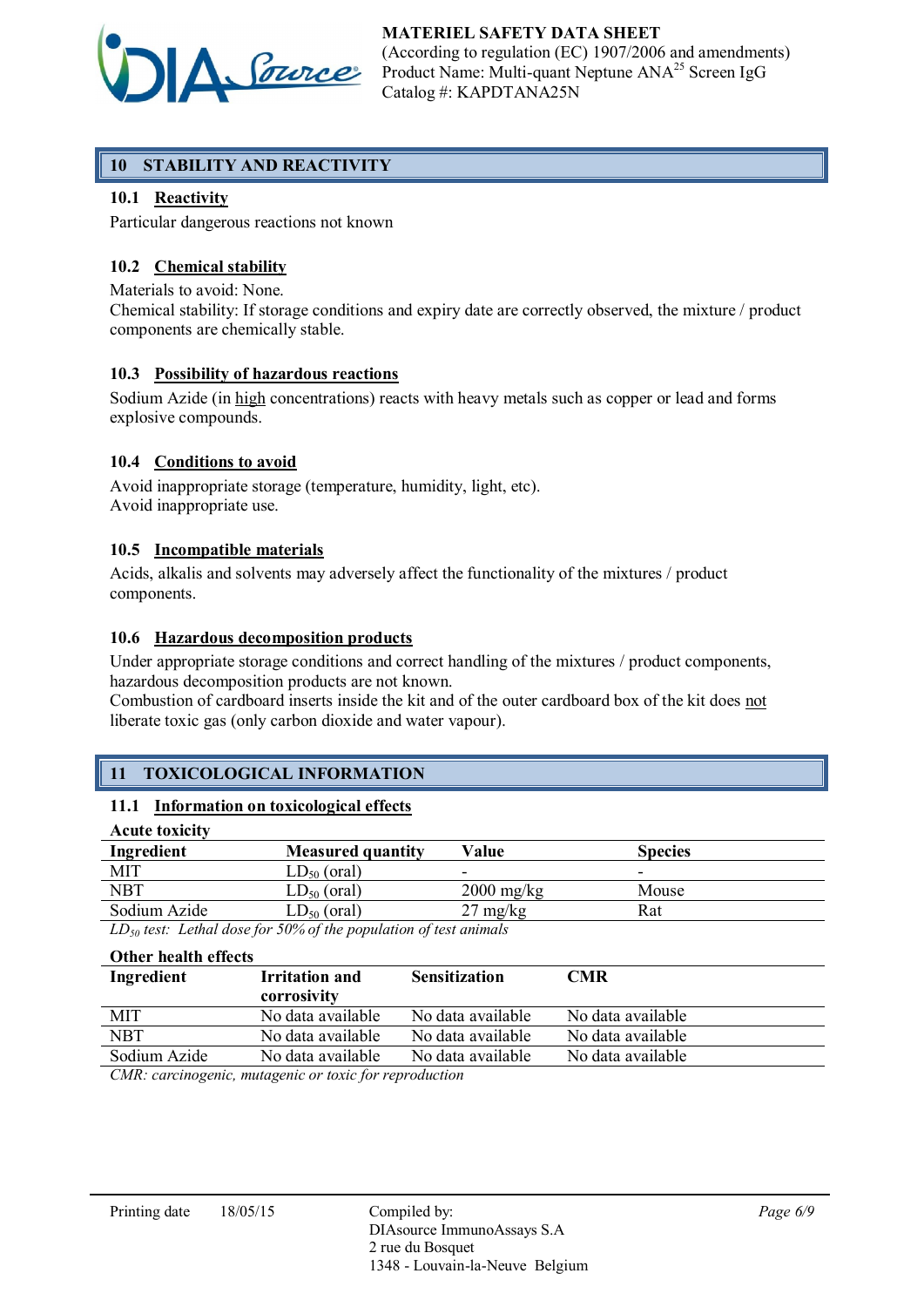

# MATERIEL SAFETY DATA SHEET

(According to regulation (EC) 1907/2006 and amendments) Product Name: Multi-quant Neptune ANA<sup>25</sup> Screen IgG Catalog #: KAPDTANA25N

# 12 ECOLOGICAL INFORMATION

#### 12.1 Toxicity

| Ingredient   | <b>Toxicity for</b><br>algae | <b>Toxicity for</b><br>daphnia | <b>Toxicity for fish</b>                                                                                                                  | <b>Toxicity for</b><br>microorganisms |
|--------------|------------------------------|--------------------------------|-------------------------------------------------------------------------------------------------------------------------------------------|---------------------------------------|
| MIT          | ۰                            |                                |                                                                                                                                           |                                       |
| <b>NBT</b>   |                              |                                |                                                                                                                                           |                                       |
| Sodium Azide |                              |                                | $LC50=0.8$ mg/L<br>Oncorhynchus mykiss 96 h<br>$LC50=0.7$ mg/L<br>Lepomis macrochirus 96 h<br>$LC50=5.46$ mg/L<br>Pimephalespromelas 96 h |                                       |

*LC50 test: (Lethal Concentration 50) Standard measure of the toxicity of the surrounding medium that will kill 50 % of the sample population in a specified period through exposure via inhalation (respiration). LC50 is measured in micrograms (or milligrams) of the material per liter, or parts per million (ppm), of air or water.*

#### 12.2 Persistence and degradability

| Ingredient   | <b>Measured quantity</b> | Value                    | Comment |  |
|--------------|--------------------------|--------------------------|---------|--|
| MIT          | No data available        | -                        |         |  |
| <b>NBT</b>   | No data available        | $\overline{\phantom{0}}$ |         |  |
| Sodium Azide | No data available        |                          |         |  |
|              |                          |                          |         |  |

#### 12.3 Bioaccumulative potential

No data available

#### 12.4 Mobility in soil

No data available

#### 12.5 Results of PBT and vPVB assessment

N/A

#### 12.6 Other adverse effects

| Ingredient                                                                                                     | <b>Effect</b>                                                        |  |
|----------------------------------------------------------------------------------------------------------------|----------------------------------------------------------------------|--|
| MIT                                                                                                            | Very toxic to aquatic organisms, may cause long-term adverse effects |  |
| <b>NBT</b>                                                                                                     | No data available                                                    |  |
| Sodium Azide                                                                                                   | Very toxic to aquatic organisms                                      |  |
| Due to the very low concentration of the toxic substance in the mixture (product inovalients, the handling and |                                                                      |  |

*Due to the very low concentration of the toxic substance in the mixture / product ingredients, the handling and use of it do not lead to ecological problems.*

# 13 DISPOSAL CONSIDERATIONS

#### 13.1 Waste treatment methods

Emptied cartridges and used strips may retain product residues: always handle as if they were full. Chemcial waste cannot be disposed of with household garbage: please contact a licensed professional waste disposal service to dispose of this material.

The waste generated by chemical preparations has generally to be regarded as special waste material, and is in most countries regulated by federal or state government laws and ordinances. Please contact the authority in the matter.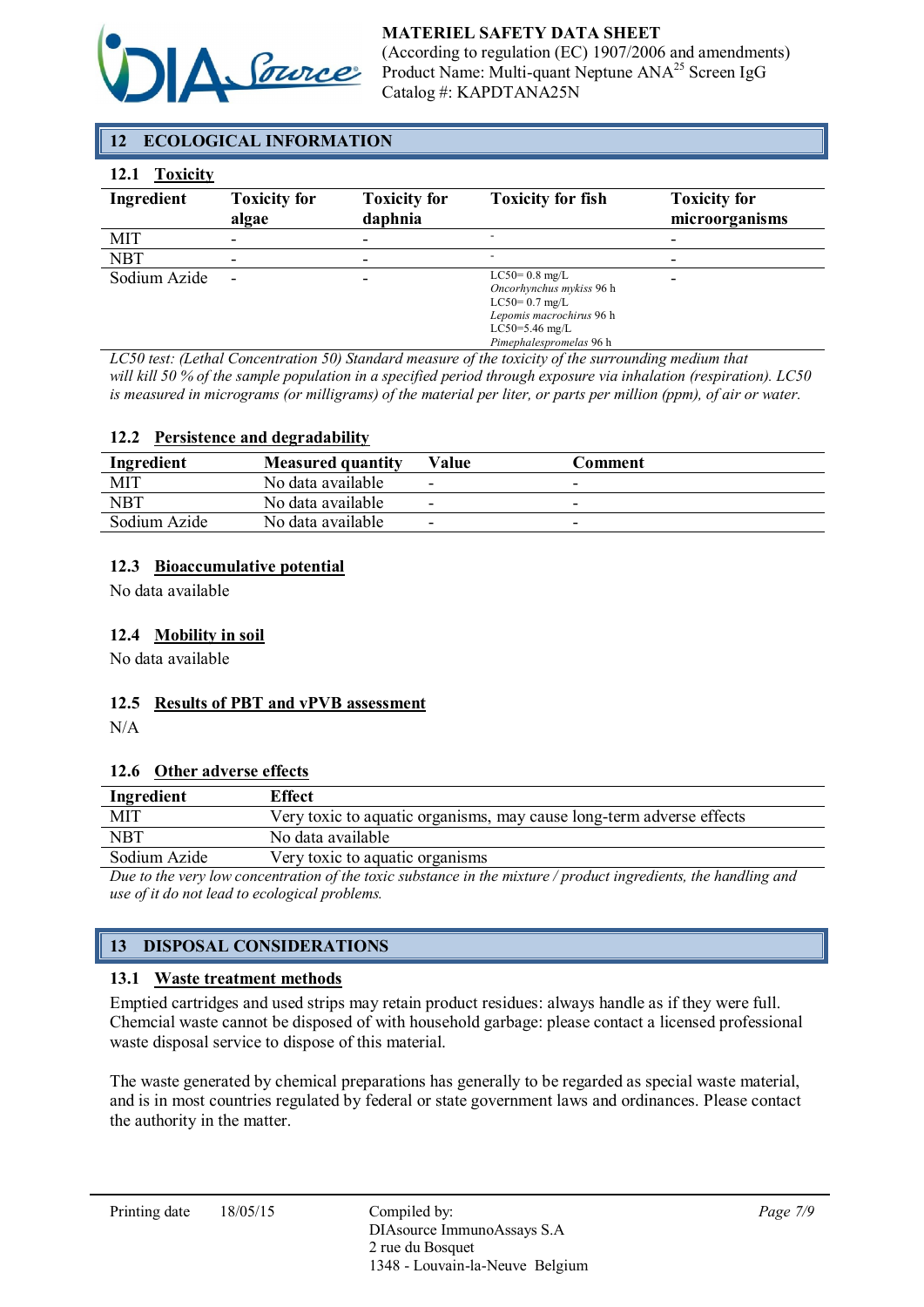# MATERIEL SAFETY DATA SHEET



(According to regulation (EC) 1907/2006 and amendments) Product Name: Multi-quant Neptune ANA<sup>25</sup> Screen IgG Catalog #: KAPDTANA25N

# 13.2 Disposal of the packaging

Used cartridges must be treated as chemical waste (see above). Disposal always according to official regulations: please contact the authority in the matter

# 14 TRANSPORT INFORMATION

N/A: The products are not subject to transport regulations.

# 15 REGULATORY INFORMATION

#### 15.1 Safety, health and environmental regulations/legislation specific for the substance or mixture

The user has to observe the applicable regulations.

**Directive 1999/45/EC** of the European Parliament and of the Council concerning the approximation of the laws, regulations and administrative provisions of the Member States relating to the classification, packaging and labelling of dangerous preparations

*Regulation (EC) N° 1907/2006 of the European Parliament and of the Council* concerning the Registration, Evaluation, Authorization and Restriction of Chemicals (REACH), establishing a European Chemicals Agency, amending Directive 1999/45/EC (classification, packaging and labelling of dangerous preparations) and repealing Council Regulation (EEC) No 793/93 and Commission Regulation (EC) No 1488/94 as well as Council Directive 76/769/EEC and Commission Directives 91/155/EEC, 93/67/EEC, 93/105/EC and 2000/21/EC.

*Commission Regulation (EU) N° 453/2010* amending Regulation (EC) No 1907/2006 of the European Parliament and of the Council on the Registration, Evaluation, Authorization and Restriction of Chemicals (REACH)

*Regulation (EC) N° 1272/2008 of the European Parliament and of the Council* on classification, labelling and packaging of substances and mixtures, amending and repealing Directives 67/548/EEC and 1999/45/EC, and amending Regulation (EC) No 1907/2006

# 15.2 Chemical safety assessment

No chemical safety assessment has been carried out.